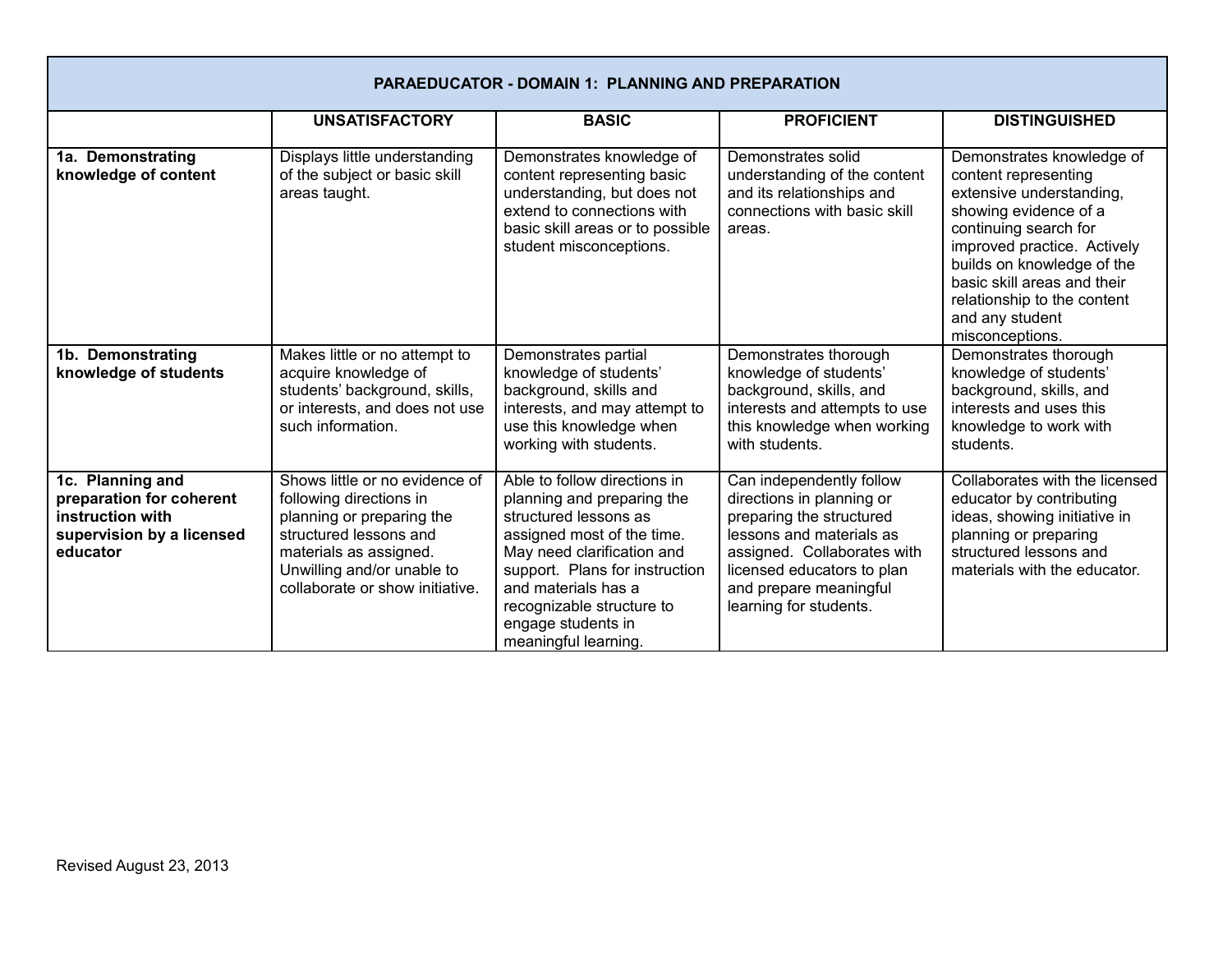| <b>PARAEDUCATOR - DOMAIN 2: SUPPORTING THE CLASSROOM ENVIRONMENT</b>                            |                                                                                                                              |                                                                                                                                                                        |                                                                                                                                                                         |                                                                                                                                                                                                                                                                                                         |  |
|-------------------------------------------------------------------------------------------------|------------------------------------------------------------------------------------------------------------------------------|------------------------------------------------------------------------------------------------------------------------------------------------------------------------|-------------------------------------------------------------------------------------------------------------------------------------------------------------------------|---------------------------------------------------------------------------------------------------------------------------------------------------------------------------------------------------------------------------------------------------------------------------------------------------------|--|
|                                                                                                 | <b>UNSATISFACTORY</b>                                                                                                        | <b>BASIC</b>                                                                                                                                                           | <b>PROFICIENT</b>                                                                                                                                                       | <b>DISTINGUISHED</b>                                                                                                                                                                                                                                                                                    |  |
| 2a. Contributing to an<br>environment of trust and<br>rapport through words and<br>actions.     | Interactions with students are<br>negative, inappropriate,<br>and/or characterized by<br>sarcasm, put-downs, or<br>conflict. | Interactions with students are<br>generally appropriate and<br>free from conflict, but may be<br>characterized by occasional<br>displays of sensitivity.               | Interactions with students<br>reflect general warmth and<br>caring, and are respectful of<br>the cultural and<br>developmental differences<br>among groups of students. | Interactions are highly<br>respectful and reflect genuine<br>warmth / caring toward<br>individuals. As a result of<br>direct support from the<br>paraeducator, students<br>maintain high levels of<br>respect among members of<br>the class. The paraeducator<br>serves as a model for other<br>adults. |  |
| 2b. Understands strategies<br>to assist in the inclusion of<br>students in various<br>settings. | Has no understanding of<br>inclusion as it relates to<br>students in various<br>educational settings.                        | Knows and identifies what is<br>meant by inclusion, its<br>purpose, best practices, and<br>strategies to facilitate the<br>inclusion of students with<br>disabilities. | Implements best practices<br>and strategies to facilitate<br>inclusion of students with<br>disabilities.                                                                | Consistently implements best<br>practice and strategies to<br>facilitate inclusion of students<br>with disabilities. Serves as a<br>resource to others.                                                                                                                                                 |  |
| 2c. Demonstrating ability to<br>use strategies to promote<br>student independence.              | Is unable to use inclusive as it<br>relates to students in various<br>educational settings.                                  | Under the direction of an<br>educator can implement<br>some strategies to promote<br>student independence.                                                             | Knows and implements<br>strategies to promote student<br>independence.                                                                                                  | Collaborates with colleagues<br>to provide a wider<br>implementation of strategies<br>to promote student<br>independence. Serves as a<br>model for others.                                                                                                                                              |  |
| 2d. Demonstrating ability to<br>effectively employ a variety                                    | Has limited knowledge and is<br>unable to demonstrate a                                                                      | Has some knowledge and<br>with support, is able to                                                                                                                     | Has an understanding and is<br>able to demonstrate a variety                                                                                                            | Demonstrates a variety of<br>strategies that reinforce                                                                                                                                                                                                                                                  |  |

Revised August 23, 2013

Г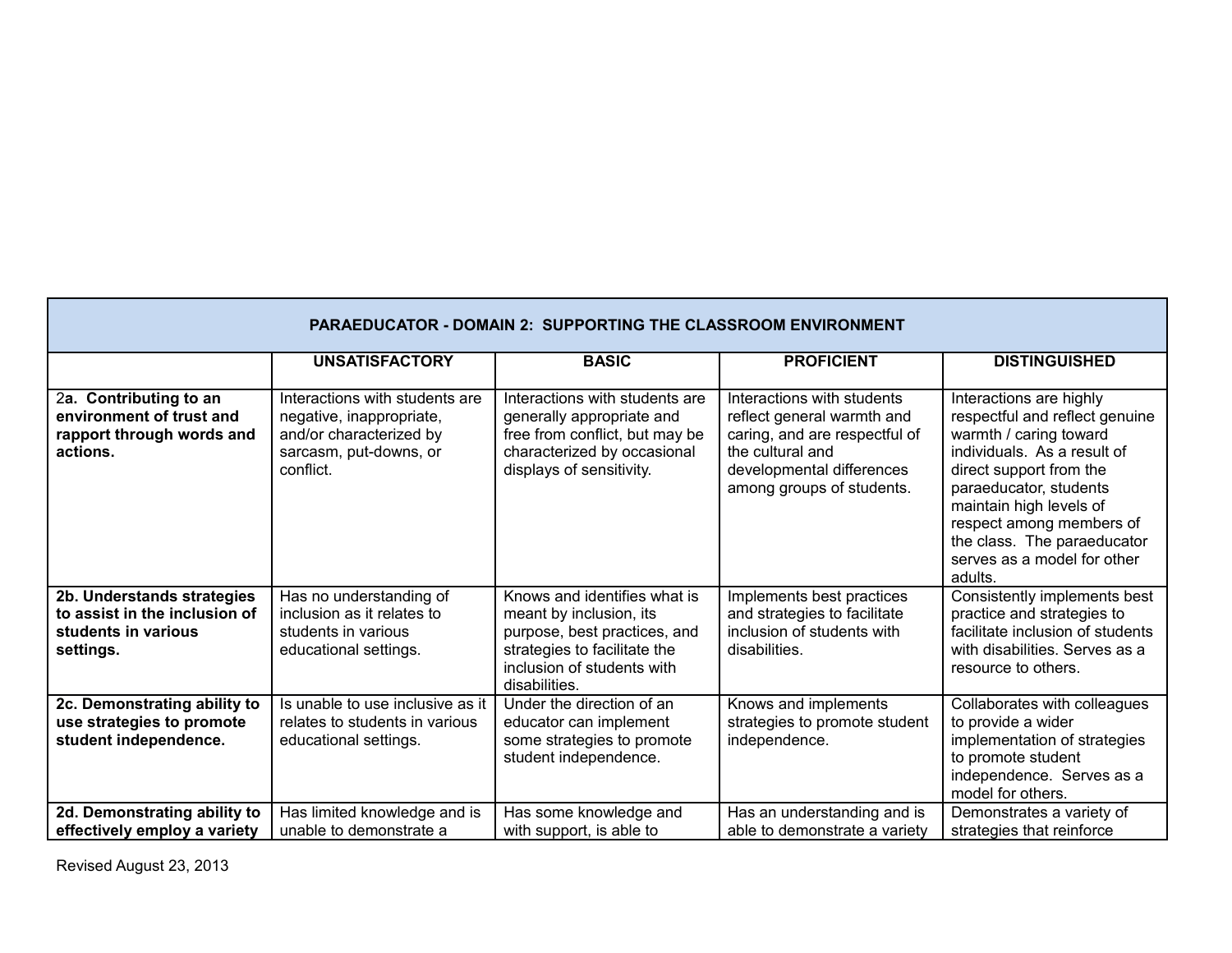| of strategies that reinforce<br>positive behavior.                                                                                               | variety of strategies that<br>reinforce positive behavior.                                                                                                                                             | implement some strategies<br>that reinforce positive<br>behavior.                                                                                                                                                                    | of strategies that reinforce<br>positive behavior.                                                                                                                                                                                                 | positive behavior. Identifies<br>what occurs before, during,<br>and after behavior. Uses<br>positive strategies to change<br>behavior.                                           |
|--------------------------------------------------------------------------------------------------------------------------------------------------|--------------------------------------------------------------------------------------------------------------------------------------------------------------------------------------------------------|--------------------------------------------------------------------------------------------------------------------------------------------------------------------------------------------------------------------------------------|----------------------------------------------------------------------------------------------------------------------------------------------------------------------------------------------------------------------------------------------------|----------------------------------------------------------------------------------------------------------------------------------------------------------------------------------|
| 2e. Demonstrating good<br>judgment and reacts<br>objectively and<br>professionally to student<br>behavior while providing<br>safe interventions. | Unable to demonstrate good<br>judgment or objectivity in<br>regard to student behavior.                                                                                                                | Inconsistently uses of good<br>judgment and/or objectivity<br>and professionalism in<br>reaction to student behavior.                                                                                                                | Consistently uses of good<br>judgment and/or objectivity<br>and professionalism in<br>reaction to student behavior.                                                                                                                                | Recognizes impact of own<br>behavior on others and is<br>able to analyze incidents to<br>determine appropriate future<br>interventions.                                          |
| 2f. Responsibility for<br>assisting with the health,<br>safety, and social-<br>emotional welfare of<br>students in the classroom<br>environment. | Limited awareness of safety<br>procedures, health issues,<br>social-emotional welfare,<br>student management<br>protocols and norms. Does<br>not recognize or report<br>potentially unsafe conditions. | Is inconsistent. Needs a<br>teacher's direction to identify<br>factors affecting the safety of<br>the learning environment,<br>health, and social-emotional<br>welfare; to recognize and<br>report potentially unsafe<br>conditions. | Consistently identifies factors<br>that affect the safety and<br>learning environment; report<br>conditions which may<br>potentially be unsafe;<br>examine and implement ways<br>to improve the learning<br>environment with minimal<br>direction. | Is proactive about problem<br>solving factors of the learning<br>environment related to the<br>health, safety, and social-<br>emotional welfare of the<br>classroom environment. |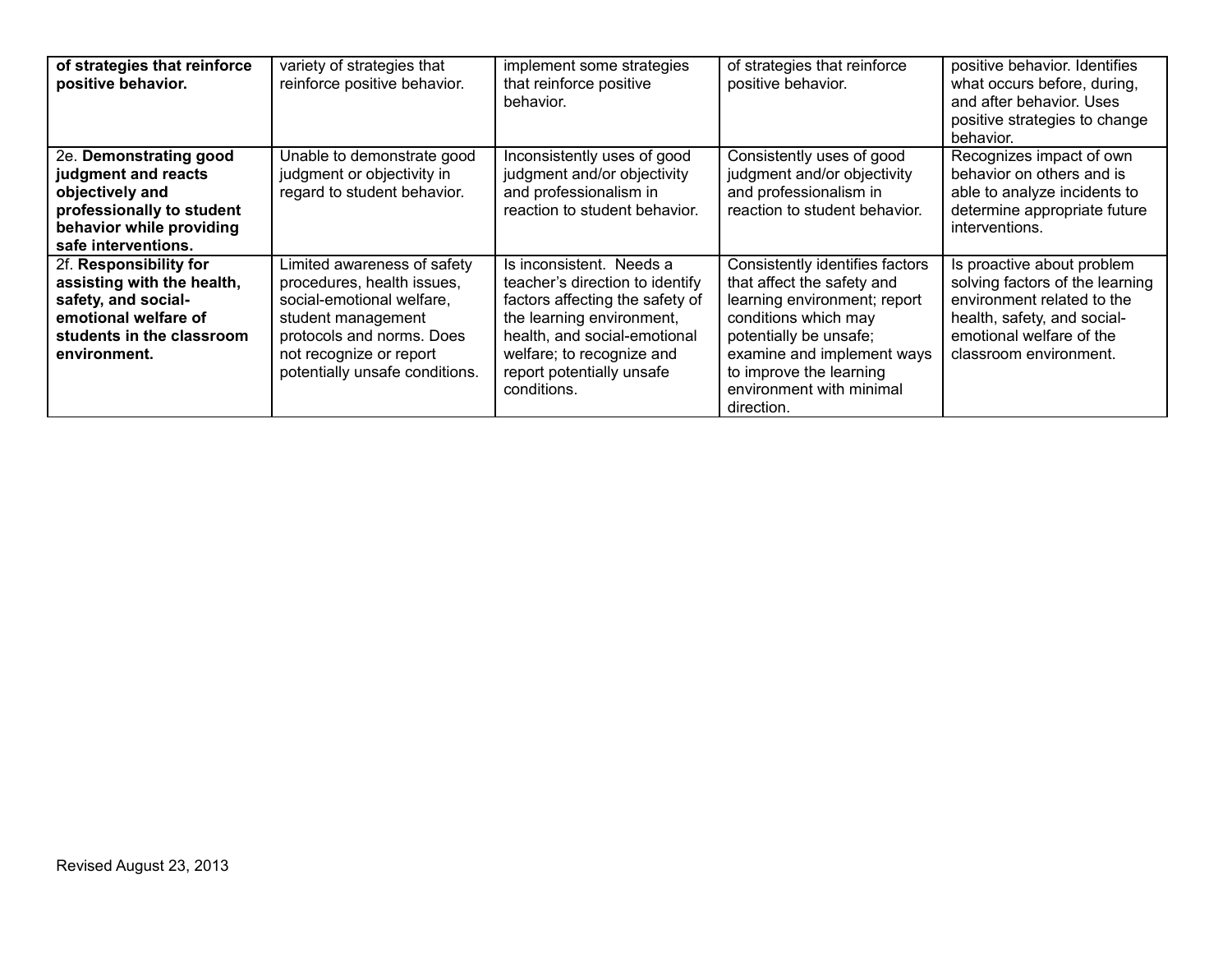| <b>PARAEDUCATOR - DOMAIN 3: INSTRUCTIONAL SUPPORT</b> |                                                                                                                               |                                                                                                                                                                                                                                                                                    |                                                                                                                                                                                                                                                                                        |                                                                                                                                                                                                                                                                                    |  |
|-------------------------------------------------------|-------------------------------------------------------------------------------------------------------------------------------|------------------------------------------------------------------------------------------------------------------------------------------------------------------------------------------------------------------------------------------------------------------------------------|----------------------------------------------------------------------------------------------------------------------------------------------------------------------------------------------------------------------------------------------------------------------------------------|------------------------------------------------------------------------------------------------------------------------------------------------------------------------------------------------------------------------------------------------------------------------------------|--|
|                                                       | <b>UNSATISFACTORY</b>                                                                                                         | <b>BASIC</b>                                                                                                                                                                                                                                                                       | <b>PROFICIENT</b>                                                                                                                                                                                                                                                                      | <b>DISTINGUISHED</b>                                                                                                                                                                                                                                                               |  |
| 3a. Understanding of goals                            | Demonstrates little or no<br>understanding of goals of<br>individual education programs<br>for students with disabilities     | Demonstrates limited<br>understanding of goals of<br>individual education programs<br>for students with disabilities.<br>Is unable to express or<br>document progress.                                                                                                             | Demonstrates substantial<br>understanding of goals of<br>individual education programs<br>for students with disabilities.<br>Can express progress<br>accurately and documents<br>progress, using data<br>collection tools devised by<br>educators.                                     | Demonstrates high level of<br>understanding of goals of<br>individual education<br>programs for students with<br>disabilities. Can express<br>progress accurately and<br>collaborates with educator<br>in development of data<br>collection tools.                                 |  |
| 3b. Engaging students in<br>learning                  | Unable to follow a lesson<br>plan. Unable to provide<br>students with complete and<br>specific instructions to<br>activities. | Has limited knowledge of the<br>process of adapting<br>instruction and materials<br>according to student needs.<br>Has difficulty following the oral<br>and written instructions of<br>educators. Does not seek<br>clarification of educators.                                     | Understands and<br>demonstrates the adaptation<br>of instruction and materials.<br>Provides appropriate<br>alternative activities, when<br>necessary. Seeks out<br>clarification and/or direction,<br>when needed, from<br>educators.                                                  | Can successfully<br>collaborate with education<br>team in meeting students'<br>needs. Understands the<br>individual needs of students<br>and offers suggestions that<br>will maximize the<br>engagement of students in<br>learning.                                                |  |
| 3c. Facilitates small / large<br>group instruction    | Unable to facilitate small/large<br>groups of students.                                                                       | Consistently follows directions<br>for facilitating small/large<br>groups of students. Follows<br>lesson plans/programs<br>developed by educators for<br>small/large groups. Does not<br>acknowledge the need to<br>make appropriate<br>adjustments, as needed, to<br>instruction. | Consistently follows directions<br>for facilitating small/large<br>groups of students. Follows<br>lesson plans/programs<br>developed by educators for<br>small/large groups.<br>Acknowledges, but has<br>difficulty making appropriate<br>adjustments, when needed, to<br>instruction. | <b>Consistently follows</b><br>directions for facilitating<br>small/large groups of<br>students. Follows lesson<br>plans/programs developed<br>by educators for small/large<br>groups. Develops deep<br>understanding of lesson<br>plans/programs, through<br>ongoing professional |  |

Revised August 23, 2013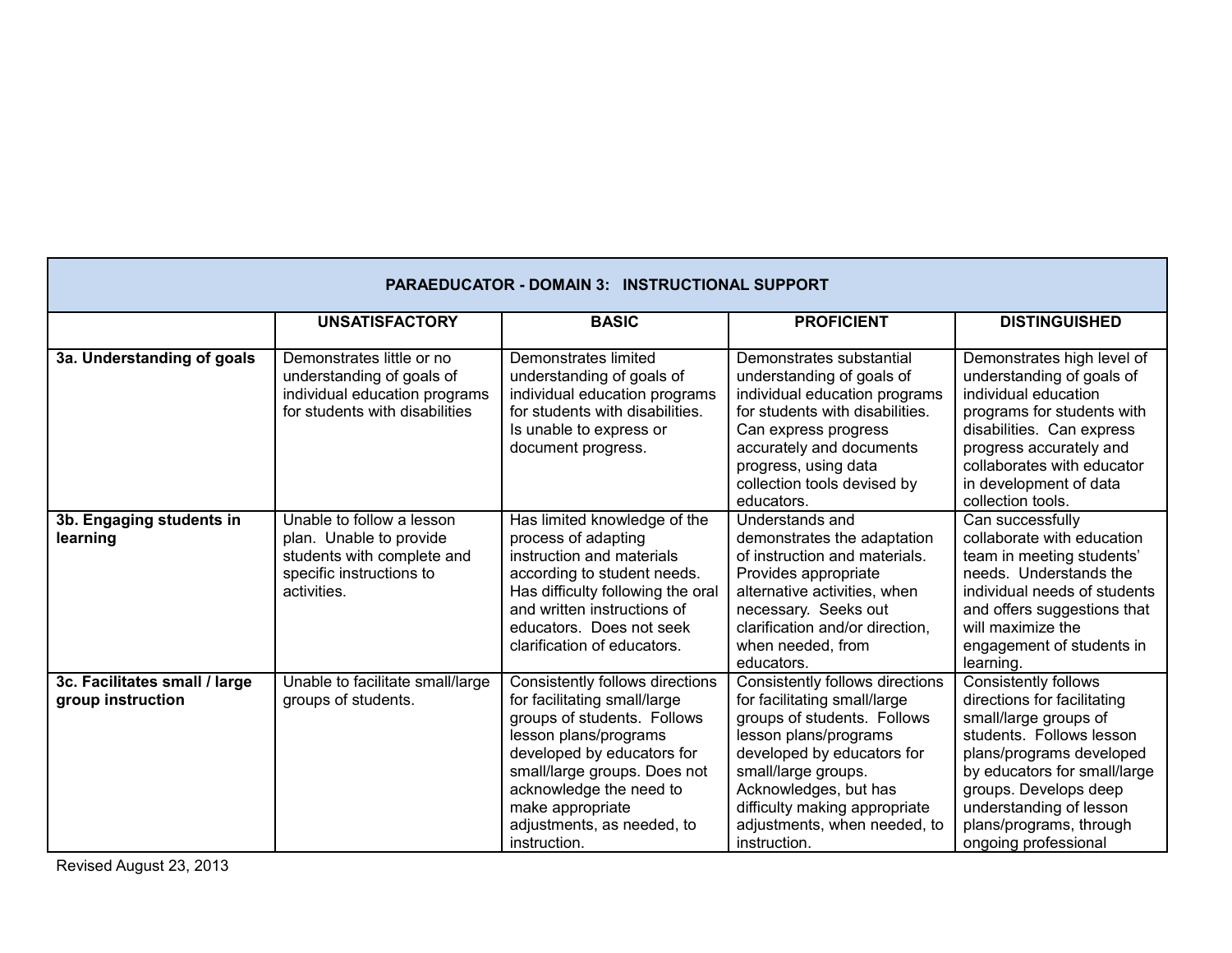|  |  | , in order to<br>development, |
|--|--|-------------------------------|
|  |  | make spontaneous              |
|  |  | adjustments, to instruction.  |

| 3d. Communication: Ability    | Has limited understanding of   | Written and oral              | Ideas, opinions, and          | Demonstrates a strong       |
|-------------------------------|--------------------------------|-------------------------------|-------------------------------|-----------------------------|
| to have direct and on-going   | the importance of constructive | communications are generally  | instructions are clearly and  | ability to communicate      |
| communications with           | communication. Written and     | clear, concise, and well      | concisely communicated.       | ideas, opinions, and        |
| teacher(s) and related staff, | oral communications are        | organized. Usually attempt to | Continuously seeks input from | instructions to others.     |
| as well as participate in     | absent, poorly organized,      | hear and understand other     | others and is sensitive to    | Recognized by others as     |
| team problem solving          | vague, or incomplete, causing  | points of view. Communicates  | information needs of others.  | being concerned and         |
| efforts.                      | mistakes and                   | messages appropriately and    |                               | effective in communicating  |
|                               | misunderstandings.             | respectfully.                 |                               | with others an assimilating |
|                               |                                |                               |                               | other points of view.       |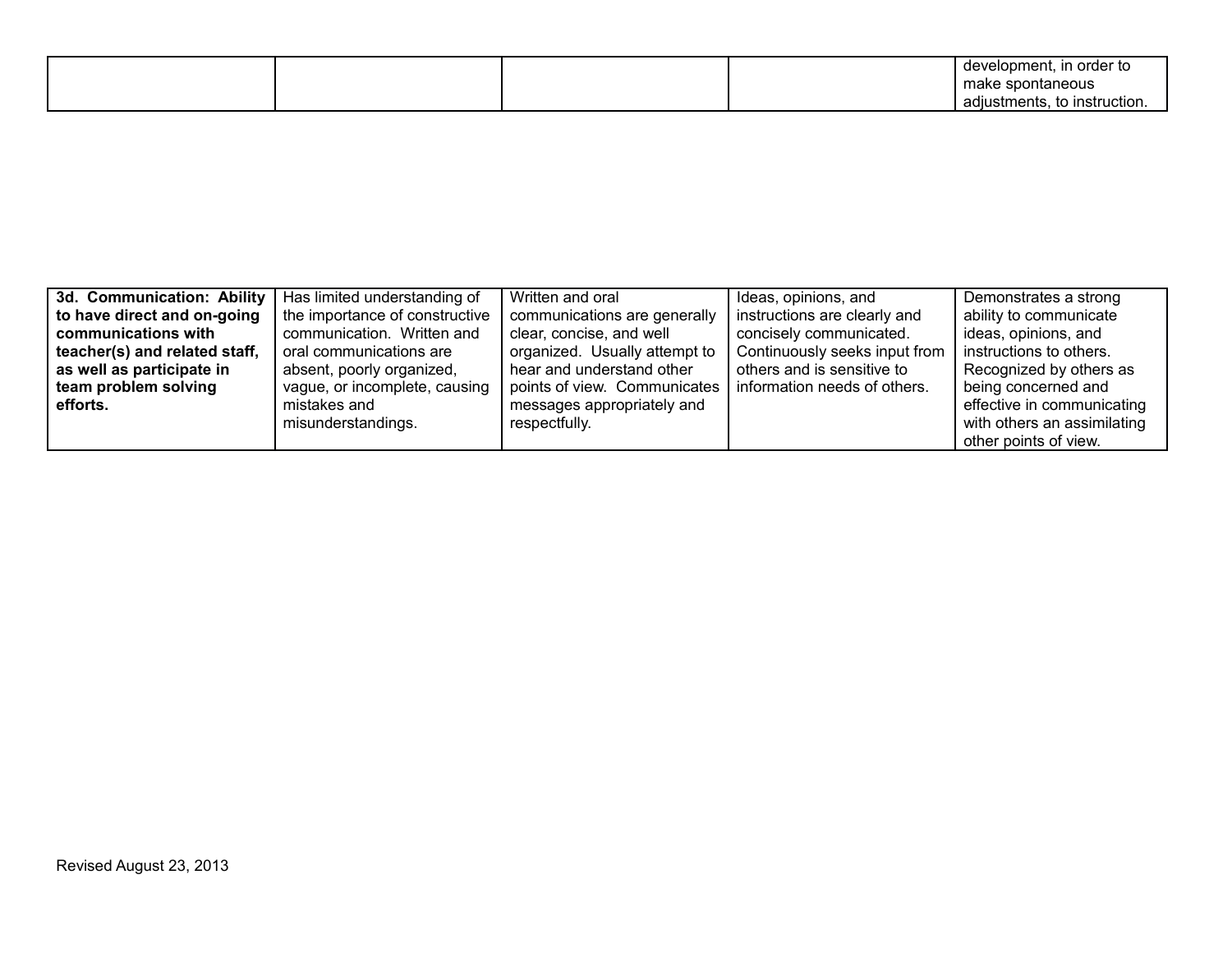| <b>PARAEDUCATOR - DOMAIN 4: PROFESSIONAL RESPONSIBILITY</b>       |                                                                                                                                                                                                                                    |                                                                                                                                                                                  |                                                                                                                                                                                                                                                                                         |                                                                                                                                                 |  |
|-------------------------------------------------------------------|------------------------------------------------------------------------------------------------------------------------------------------------------------------------------------------------------------------------------------|----------------------------------------------------------------------------------------------------------------------------------------------------------------------------------|-----------------------------------------------------------------------------------------------------------------------------------------------------------------------------------------------------------------------------------------------------------------------------------------|-------------------------------------------------------------------------------------------------------------------------------------------------|--|
|                                                                   | <b>UNSATISFACTORY</b>                                                                                                                                                                                                              | <b>BASIC</b>                                                                                                                                                                     | <b>PROFICIENT</b>                                                                                                                                                                                                                                                                       | <b>DISTINGUISHED</b>                                                                                                                            |  |
| 4a. Documenting student<br>learning                               | Does not follow the protocols<br>set in place for documenting<br>student learning or functional<br>behavioral data.                                                                                                                | Documentation of student<br>learning or functional<br>behavioral data is approaching<br>alignment with the protocols<br>set in place.                                            | Documentation of student<br>learning or functional<br>behavioral data is partially<br>aligned with the protocols set<br>in place.                                                                                                                                                       | Documentation of student<br>learning or functional<br>behavioral data is fully<br>aligned with the protocols<br>set in place.                   |  |
| 4b. Participating in a<br>professional community                  | Has difficulty building and<br>maintaining relationships with<br>colleagues that are<br>characterized by mutual<br>support and cooperation.<br>Engages in behavior that<br>limits the promotion of a<br>positive work environment. | Relationships with colleagues<br>are inconsistently<br>characterized by mutual<br>support and cooperation.<br>Inconsistently works to<br>promote a positive work<br>environment. | Relationships with colleagues<br>are characterized by mutual<br>support and cooperation.<br>Demonstrates an<br>understanding and<br>appreciation of the<br>contributions of colleagues<br>with diverse backgrounds and<br>work styles. Works to promote<br>a positive work environment. | Serves as a role model and<br>encourages others in<br>promoting a positive work<br>environment.                                                 |  |
| 4c. Participating in<br>professional learning<br>opportunities    | Avoids professional learning<br>opportunities; does not<br>participate.                                                                                                                                                            | Participates in professional<br>learning opportunities<br>reluctantly and only when<br>asked. Shows little evidence<br>of applying new learning.                                 | Seeks out professional<br>learning opportunities and<br>applies their learning to<br>his/her work.                                                                                                                                                                                      | Shares outcome of<br>professional development<br>and applies learning to<br>his/her work.                                                       |  |
| 4d. Showing integrity,<br>professionalism, and<br>confidentiality | Has trouble maintaining<br>confidentiality or has made<br>errors in judgment about how<br>to show professional integrity.                                                                                                          | Infrequent lapses have<br>occurred in maintaining<br>confidentiality or in<br>professionalism and/or<br>integrity.                                                               | Displays honesty and integrity,<br>respects confidentiality norms,<br>and effectively resolves<br>conflict using appropriate<br>communication which follows                                                                                                                             | Displays high standards of<br>honesty and integrity in all<br>interactions. Consistently<br>follows district chain of<br>command to effectively |  |

Г